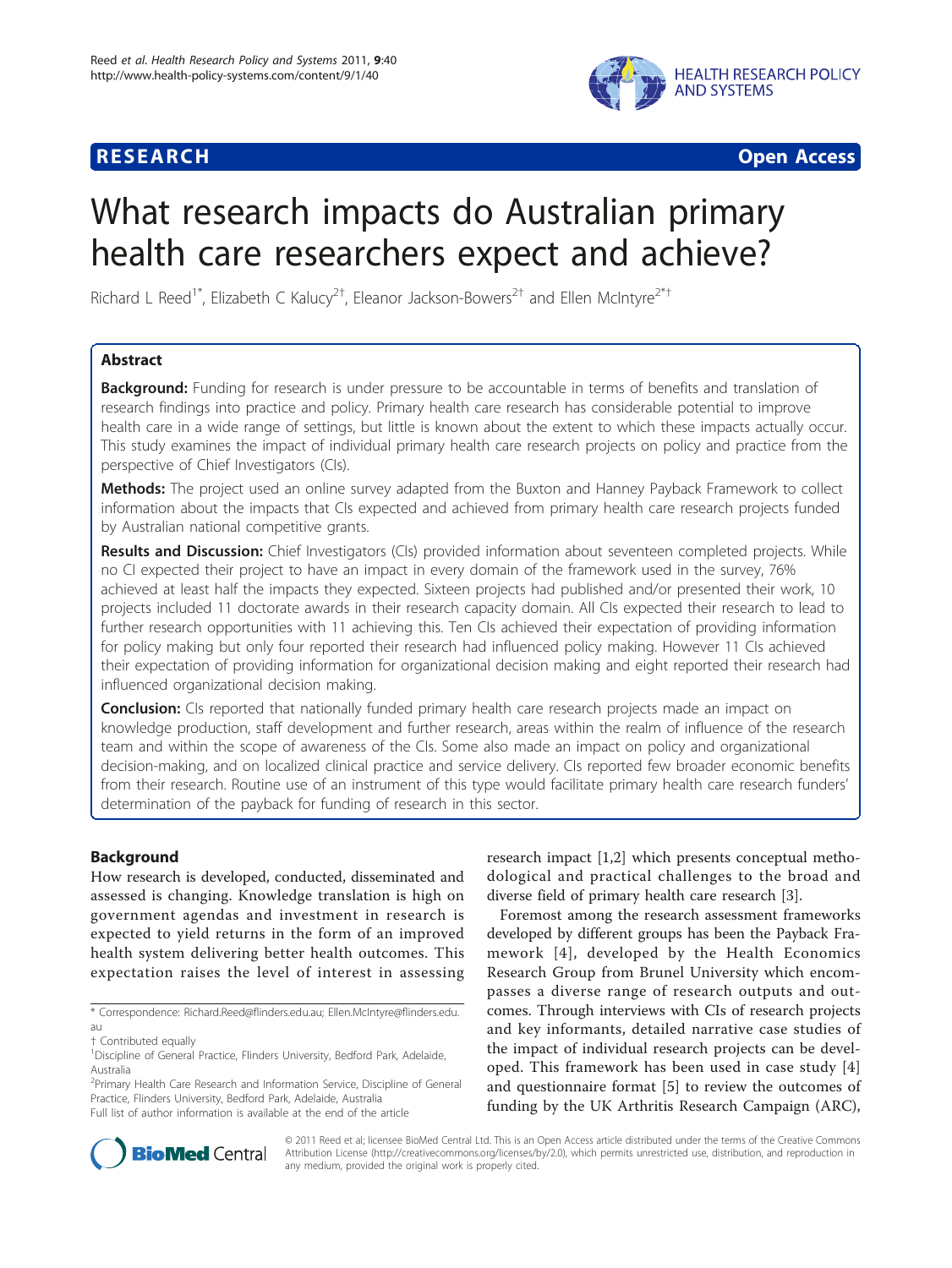and in questionnaire format, to assess the impact of research funded by the North Thames office of the UK NHS [[6\]](#page-8-0) and publicly funded health service research in Hong Kong [[7](#page-8-0)]. The Framework is the basis of assessment of research impact in Canada [[8](#page-8-0)]. Recently the Payback Framework has been the basis of a series of tools used by RAND Europe in an internet survey to map the ARC portfolio and the impacts of this research [[5](#page-8-0)]. It has also been used in health technology assessment research projects in UK (e.g. the National Health Service Health Technology Assessment Programme and the National Coordinating Centre for Health Technology Assessment) in Canada [\[9](#page-8-0)] and in the Netherlands  $[10]$  $[10]$ .

None of the above studies focus specifically on primary health care research, which is notably diverse in its topics, populations, methodologies and settings [\[11](#page-8-0)]. Primary health care research is a small but growing field compared with other areas of medical research in Australia [\[12\]](#page-8-0). Since 2000 the Australian Government has specifically funded primary health care research capacity building [\[3](#page-8-0)], demonstrating its strong interest in primary health care research which is relevant to and informs policy and practice in Australia. This makes it important to find a way to assess the impact of primary health care research.

An initial study on the impact of Australian primary health care research was used to understand the feasibility of using the Payback Framework. Case studies of four primary health care research projects in Australia were compiled from documentary evidence and telephone interviews with CIs and key informants, leading to the conclusion that use of the Framework and associated logic model made it feasible to determine the impacts of primary health care research with some modifications [[3\]](#page-8-0).

This paper reports on the second stage of the study, which aimed to assess the impact of a larger sample of primary health care research projects and to explore how impact was achieved. This paper presents an overview of the expected and achieved impacts of these primary health care research projects. An analysis of pathways by which this impact was achieved will be published separately. The Flinders University Social and Behavioural Ethics Committee approved the project.

# Methods

# Questionnaire design

The Buxton and Hanney Payback Framework [[4\]](#page-8-0) consists of a logical model of the research process and definition of payback criteria. Building on the experience of the first stage of this study [[3](#page-8-0)], we adapted the Buxton and Hanney Payback Framework [[4\]](#page-8-0) by adding a new domain of impact which assessed enhanced capacity for research transfer. This includes both improved university engagement with the community and the health care sector and enhanced pathways and relationships for research transfer to policy makers, organisational decision makers, practitioners and consumers. This domain was added as this has been a major area of emphasis by the Australian Government and has been the primary basis for explicitly funding research in the primary care sector. An extra topic was added on the specific impact of research on clinical practice. Additionally the types of outputs were broadened to include presentations, websites, and media as they are being increasingly accepted as valid alternative outputs particularly for clinical and policy impact (as opposed to traditional research impact).

Based on the understanding that the research team's mission is relevant to how and to what extent the impact should be evaluated [[13\]](#page-8-0), the final questionnaire included a dichotomous screening question to determine if impact in each category was expected by the research team, and a subsequent dichotomous question to indicate whether it was achieved.

As knowledge production was treated as an essential output rather than an impact, CIs were surveyed only about the number of publications or presentations achieved from the research, likewise the number of doctorates achieved through staff development.

The final draft of the questionnaire was piloted with a project officer whose project was included in trial but who did not participate in the completion of the questionnaire. This questionnaire was ultimately adapted to an on-line format. A list of questions used in the online survey is listed in Appendix 1.

# The sample

The sample included all primary health care research projects funded competitively by the National Health and Medical Research Council (NHMRC), the Aboriginal Health Medical Research Council, the General Practice Evaluation Program (GPEP), the Cooperative Research Centre for Aboriginal Health (CRCAH) and the Primary Health Care Research Evaluation and Development Strategy (PHCRED) to a minimum of \$80, 000, commencing from 2000 and due for completion by 2006. The possible sample consisted of 59 primary health care research projects, but accurate contact details were only available for CIs of 41 projects despite an extensive search. Data collection was initiated in October 2007 and the survey was open for 6 weeks.

CIs were contacted by email and provided with a link to an information sheet about the project and a link to an on-line questionnaire. A consent form was incorporated into the questionnaire. A follow up email was sent two weeks later and, where a telephone number was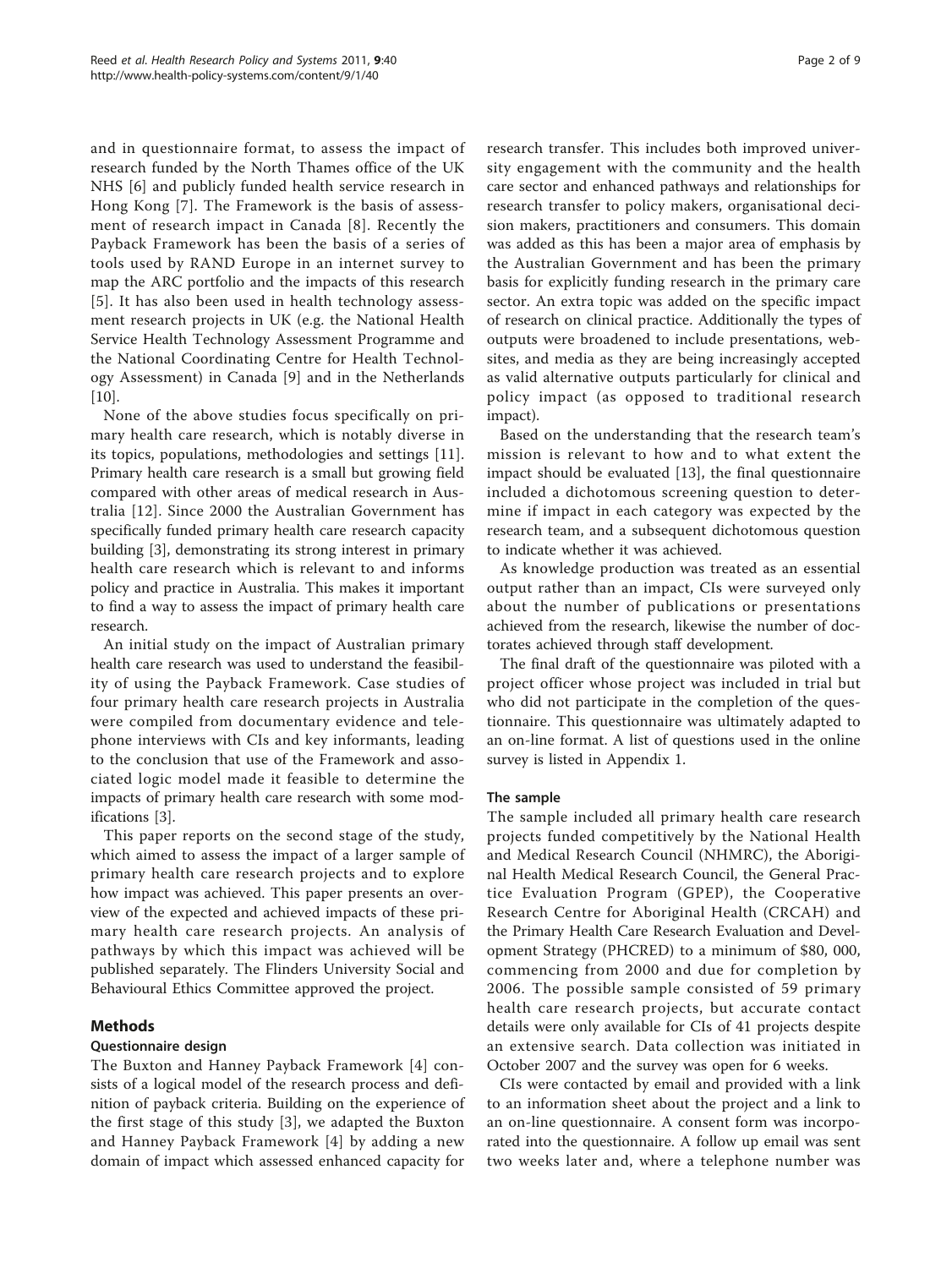available; non-responders were also contacted by telephone if they did not respond to the email requests.

#### Analysis

Potential categories of impact were designated in five domains: research transfer; research targeting, capacity building and absorption; informing policy and product development; health and health sector benefits; and broader economic benefits. In each category a variable was computed indicating whether an impact was expected but not achieved, expected and achieved, or achieved but not expected. An impact measure of the percentage of expected impacts achieved was computed for each project.

#### Results

Of the 41 projects where the CI was contactable, 23 surveys were returned of which a further 6 were excluded from analysis as the project was still in progress at the time of contact with no results to date. The results of 17 projects are reported (see Figure 1). There were 12 intervention projects and 5 descriptive projects. Specific aspects of the research projects of the 17 respondents are listed in Table [1](#page-3-0).

CIs reported producing 39 peer-reviewed publications from their projects. Two projects yielded seven publications each, while four had not yet published in journals at the time of the survey in October 2007. The projects that produced four or more publications were either large scale complex studies involving multiple partners, or clinical trials.

The large range of journals in which primary health care research is published is shown by the 39 peer reviewed publications being published in 26 separate published in journals with Impact Factors less than 3.0. Researchers reported many outputs for their research in addition to peer reviewed publications although not as many as they intended. Projects resulted in conference presentations (15/17 projects), presentations to potential users (14/16), media stories (12/16) newsletter articles  $(12/16)$ , reports  $(11/17)$  and project websites (10/17). Most of these outputs involved considerable effort on the part of the research team.

#### Impacts: expected and achieved

CIs reported on impacts they expected and which they perceived their project had achieved, in each domain and category. The broad array of impacts achieved was almost entirely in the categories that CIs expected, but the number of impacts was less than they expected. Additional File [1](#page-8-0), Table S1 shows the expected and achieved impacts, the impact score which is the proportion of expected impacts achieved in each domain, category and project as well as the number of papers, conference presentations and doctorates from each project.

Overall, 76% (13/17 projects) of CIs considered they had achieved at least half the impacts they expected. The impact score ranged from 93% (13/14 expectations were achieved in Project 1) to 17% (2/12 expectations were achieved in Project 17). No CI expected their project to have an impact in every domain of the impact framework used in the survey. Three projects had an unexpected impact.

CIs considered they achieved all or nearly all expectations in enhanced relationships for research transfer

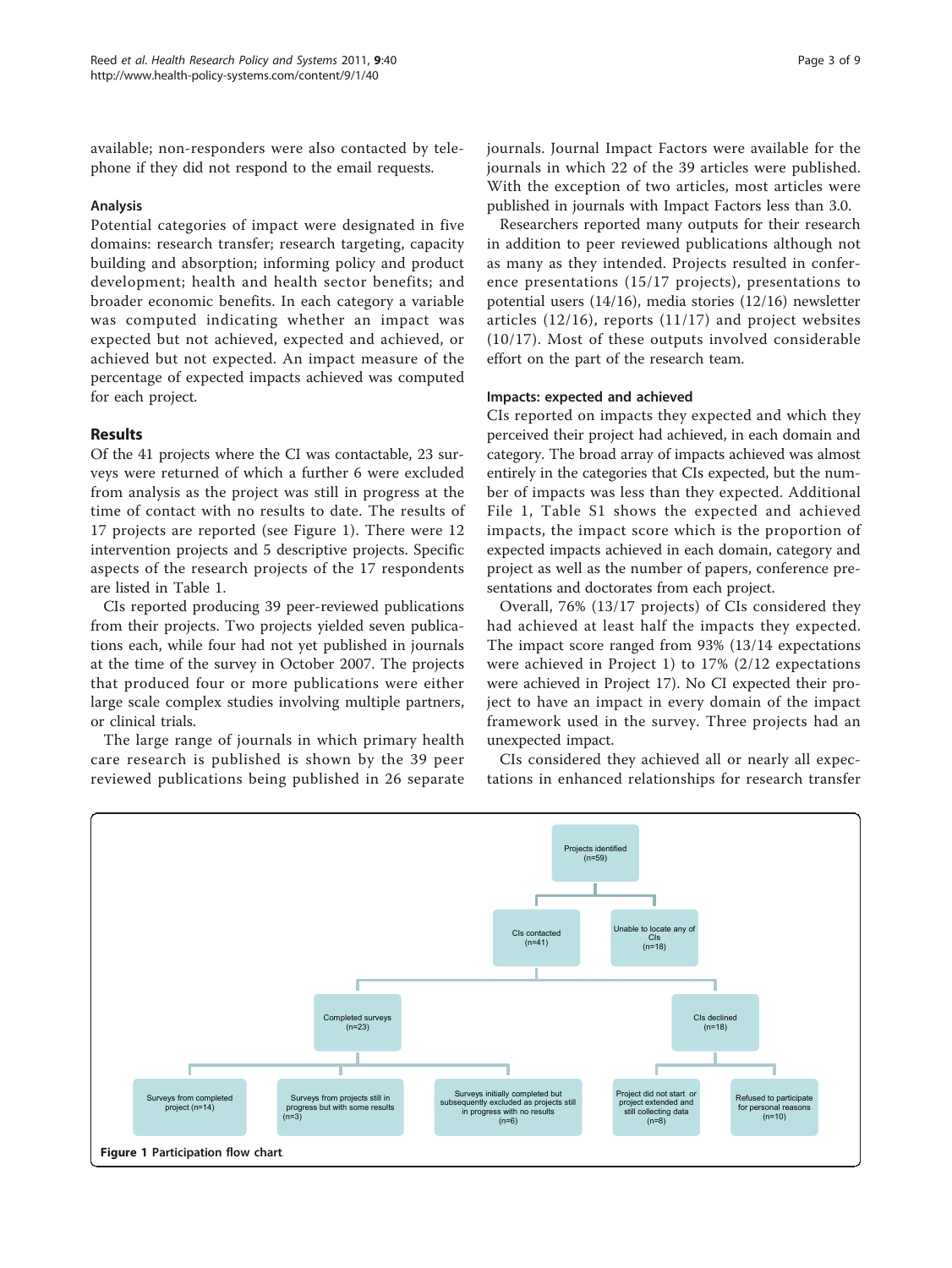#### <span id="page-3-0"></span>Table 1 Research Projects Included in Study

| <b>Project Name</b>                                                                                                                    | Last Year of<br><b>Funding</b> | <b>Funding</b><br>Source | <b>Amount Status</b><br>In AUD |               |
|----------------------------------------------------------------------------------------------------------------------------------------|--------------------------------|--------------------------|--------------------------------|---------------|
| A rapid literature summary service to enhance evidence-based clinical decision in general<br>practice*                                 | 2000                           | GPEP                     | \$109.<br>000 <sub>1</sub>     | $\subset$     |
| Program of resource, information and support for mothers: a community randomised trial*                                                | 2001                           | <b>NHMRC</b>             | \$549.<br>$000 -$              | $\subset$     |
| Shared care for serious mental illness: caring for carers                                                                              | 2003                           | GPFP                     | \$93,000                       | $\mathsf{C}$  |
| Randomised controlled trial of physiotherapy injections, saline injections and exercises in the<br>treatment of chronic low back pain* | 2003                           | GPEP                     | \$99,000                       | $\mathsf{C}$  |
| The evidence-based consumer: making informed decisions about menopause, hormone<br>replacement and complementary therapies*            | 2004                           | <b>PHCRED</b>            | \$97,000                       | C             |
| Cognitive screening in General Practice*                                                                                               | 2005                           | <b>NHMRC</b>             | \$300,<br>000                  | C             |
| Threats to patient safety in general practice: Investigating errors in Australian primary healthcare*                                  | 2005                           | <b>NHMRC</b>             | \$80,000                       |               |
| A randomised controlled trial of physiotherapy and corticosteroid injections of lateral<br>epicondylagia in primary care*              | 2005                           | <b>NHMRC</b>             | \$190,<br>$000 -$              | $\mathsf{C}$  |
| Audit and Best Practice in Chronic Disease*                                                                                            | 2005                           | <b>AHMRC</b><br>CRCAH    | \$747,<br>403                  | $\mathsf{C}$  |
| A randomised controlled trial of a decision aid for prenatal screening and diagnosis*                                                  | 2005                           | <b>NHMRC</b>             | \$269,<br>000                  | C             |
| Screening for chlamydia trachomatis with routine Pap smears in general practice: A randomised<br>controlled trial*                     | 2005                           | <b>NHMRC</b>             | \$350.<br>000                  | $\subset$     |
| Systematic practice-based asthma care in the Australian Setting*                                                                       | 2006                           | <b>NHMRC</b>             | \$563.<br>000 <sub>1</sub>     | $\mathcal{C}$ |
| Disclosure and attitudes to lesbians: Outcomes in General Practice (DIALOG)                                                            | 2006                           | <b>NHMRC</b>             | \$426,<br>000                  |               |
| Doctors, their patients and computers: The new medical consultation - a study of the impact of<br>computerisation                      | 2006                           | <b>NHMRC</b>             | \$103,<br>000                  |               |
| Learning from Action*                                                                                                                  | 2006                           | CRCAH                    | \$244,<br>214                  | $\subset$     |
| Impact of socioeconomic disadvantage on chronic disease management in primary care: A<br>diabetes case study                           | 2006                           | <b>NHMRC</b>             | \$258,<br>000                  | $\subset$     |
| Urban locational disadvantage and health: compositional and contextual determinants                                                    | 2006                           | <b>NHMRC</b><br>PHCRED   | \$608,<br>000                  | $\subset$     |

AHMRC = Aboriginal Health and Medical Research Council

CRCAH = Cooperative Research Council for Aboriginal Health

GPEP = General Practice Evaluation Program

NHMRC = National Health and Medical Research Council

\* Intervention Study, no star indicates descriptive study

 $C =$  Complete at time of survey

 $I =$  Incomplete but results available at time of survey

and was used in guideline development or systematic review (100%, 6/6 projects and 3/3 projects respectively), and staff development (94%, 15/16 projects). Further examination of the data showed that in two of the three cases the systematic review was written by the research team themselves as a side study to their projects.

All seventeen CIs expected their research to lead to further research opportunities, the only category in which they had common expectations, and 65% reported achieving this.

Three quarters of CIs expected their research to inform policy development, organizational decision

making and education. The impact score was considerably higher for providing information for policy making (77%) than for influencing policy making (31%), However, CIs reported high impact scores both in providing information for (85%) and influencing organizational decision making (73%).

In terms of health and health sector benefits, CIs reported most impact in improved service delivery (70%), use in clinical practice (58%) and improved health outcomes (50%). Examination of the survey data suggests that these perceived impacts affected the health service organizations, clinicians and patients who took part in the research projects.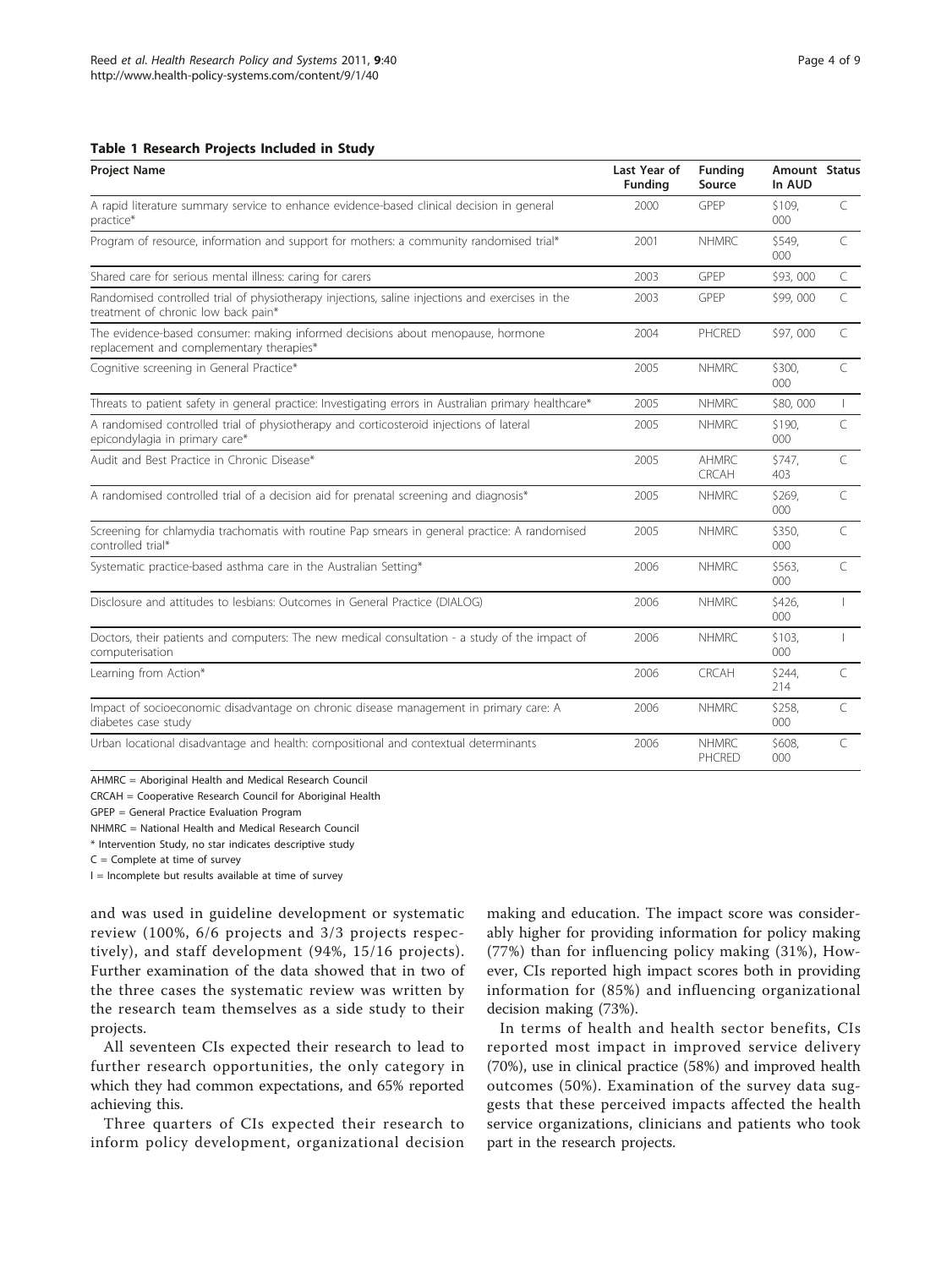Impact scores were low or zero in a few categories more equitable service delivery (25%), cost savings (0%), intellectual property gains (0%), improvements in population health (10%), and other economic (10%) or social (0%) impacts.

# **Discussion**

The use of an online questionnaire in this research impact study provided data on a wide range of perceived impacts of seventeen nationally funded primary health care research projects. By asking CIs to identify areas in which they expected their projects to make an impact, and then identify areas where they had achieved impact, the study has shown that all but four of the seventeen projects in the sample reported achieving more than half of the impacts they expected. The sample is not large enough to draw any conclusions about the relative proportion of impacts achieved by intervention or descriptive types of research projects.

The CIs of these projects report numerous and diverse perceived impacts, and nearly all of the potential impacts noted in the framework occurred at least once. The projects performed strongly by achieving impacts on further research and staff development, and research transfer.

Over 90% of projects generated further research opportunities and staff development, both of which are critical for the ongoing growth and development of the primary health care research sector in Australia. Developing capacity for research transfer by enhancing university engagement with user groups and enhancing relationships for research transfer is another important area of impact, indicating that researchers are aware of the importance of these processes to complement their strong dissemination efforts through papers, conferences and other media.

The proportion of projects achieving expected impacts was over 70% for providing information for policy and organizational decision making, influencing organizational decision-making, and over 50% for use in clinical practice and improved service delivery. This reflects a high level of engagement of the researchers with potential users of their research findings.

The substantial impact on education (69%, 9/16 projects achieved this) underscores the strong link between research and education at Australian Universities.

Research use depends not only on the quality of the research and the transmission process, but on the dynamics of the political context and there is no guarantee that high quality research will be used [[1\]](#page-8-0). It is therefore not surprising that most impact is achieved in areas, which are under the researchers' control, such as in knowledge production, further research, or in the organizations involved with the project.

The fact that 31% of CIs achieved their expectation of influencing policy development is notable. Providing information for policy and for organizational decisionmaking, an area where CIs achieved high proportions of expected impacts (77% and 85%), is to some extent dependent on the skills and exertion of the research team, but influencing policy is usually dependent on many factors, including the dynamics of the political context [[14-17\]](#page-8-0). The reported impacts on policy from these seventeen projects were substantial. Some examples were the study of the 3+ Asthma Plan in the Systematic practice-based asthma care in the Australian Setting project, which contributed to a new model of Medicare Benefits Scheme item numbers for asthma, while the Audit and Best Practice in Chronic Disease project informed the development of major Indigenous Health initiatives (Continuous Improvement projects and the Healthy for Life Program). It also influenced Northern Territory policy making as all primary care services are now expected to adopt the approaches developed in the project. The approach has also been adopted in Western Australia, New South Wales, Queensland and South Australia. The Disclosure and Attitudes to Lesbians: Outcomes in General Practice (DIALOG) project findings contributed to a Victorian Government action plan and cultural awareness training for general practitioners (Table [1\)](#page-3-0).

The results in terms of influence on organizational decision-making, and flow on effects on localised clinical practice and service delivery are consistent with an earlier Australian study of NHMRC funded projects commissioned by the National Institute of Clinical Studies (NICS) which found 24% had resulted in some kind of translation into practice, usually in the researcher's local area or health service [\[14](#page-8-0)]. Little impact was expected or reported on broader economic benefits, and none on cost savings or intellectual property gains.

# Limitations

Limitations are the small number of projects, the Chief Investigators' knowledge of their project impacts, and risks of a bias towards positive benefits [\[5\]](#page-8-0).

We did not expect that we would be unable to locate CIs of 18 of the 59 projects, despite extensive searching for these individuals. Due to limitations in data available from the Australian Government on funded grants, a detailed analysis of patterns of non-response could not be undertaken. The sample frame consisted of research directly funded by the Australian Government provided by competitive peer review with minimum funding of \$80, 000. These results cannot be generalised to primary health care research funded through other means such as tenders, non-competitive processes, consultancies, for lesser amounts and by other organizations including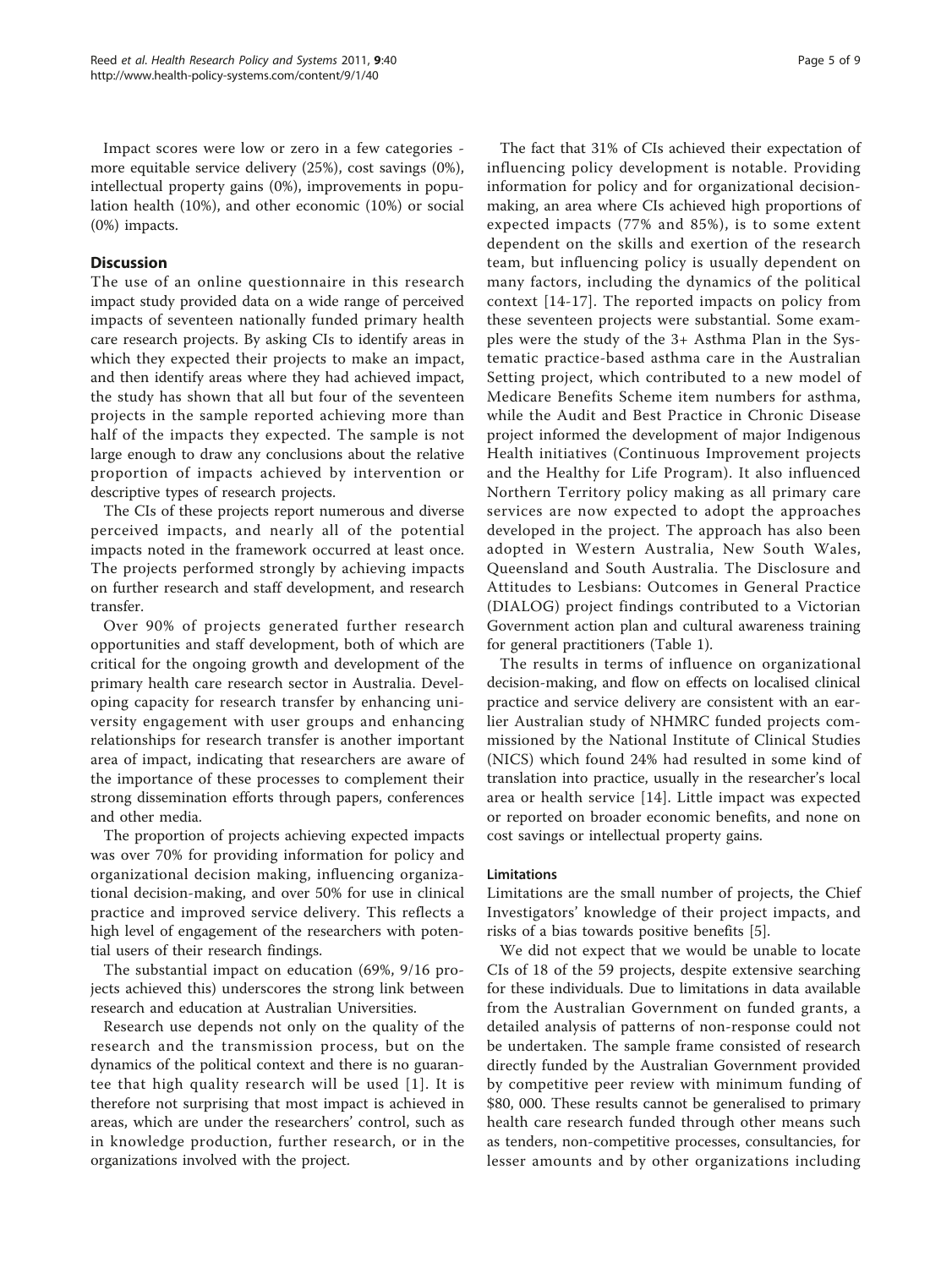service providing organizations, and professional associations [\[18](#page-8-0)].

In an earlier study we collected qualitative data through interviews with CIs and gathered copious information that provided more context to better understand the results. However this process was time-consuming for both the interviewee and interviewer and so unlikely to be a useful tool for routine use by funders. The use of an online questionnaire in this subsequent study took less time but yielded information which was less detailed.

Some modification of the survey may increase the accuracy of reporting. The use of dichotomous variables to assess categories of impact could more accurately be replaced by a scale depicting a range of levels of achievement (e.g. significant, some, marginal impact).

The results are likely to underestimate the impacts of these projects, as CIs do not usually know of the use made of their work beyond publication in the literature and events in their own realm of awareness. As three projects were yet to be fully completed at the time of the survey, and others were very recently completed and were still writing for publication, it is possible that further impact would be achieved over time. The collective impact of the projects is thus a work in progress and must be viewed as a snapshot and not a definitive statement of eventual impact.

#### Implications for primary health care research

This study demonstrates that individual primary health care research projects can have an impact in a range of areas addition to traditional production of knowledge through journal articles and reports.

An ongoing process to identify the impacts of individual research projects could raise awareness and understanding of some research impacts and how they are achieved. Researchers who could identify the impacts of their work could then use this knowledge to illustrate the relevance of their work as part of their ongoing engagement with the people in their particular sector on whose good will they often depend. However, the current Excellence in Research Australia initiative provides more incentives for academic researchers to publish in highly rated journals than to identify or achieve societal impact [[19\]](#page-8-0).

Proving a connection between individual research projects and impacts such as more equitable service delivery, cost savings or improvements in population health is unlikely, because of the difficulties of attribution, the need for synthesis of findings of many primary studies and the complex social and political processes through which policy change takes place. A focus on individual studies may result in underestimating the impact of primary health care research.

#### Conclusions

This study shows that CIs perceived their individual primary health care research projects had made numerous impacts on research transfer, knowledge production, research capacity building, informing policy and localised health and health sector benefits, the categories of the Payback framework. Such impacts are consistent with the interest of the Australian government in funding relevant primary health care research that can inform policy and practice. The impacts were in the areas expected by the Chief Investigators, though fewer than they expected.

The use of an online questionnaire was practical for collecting information retrospectively from CIs about the impact of their research, while recognising that the information they provide is limited to the impacts within their realm of awareness, and time since completion. Routine use of such a questionnaire by primary health care funders at the completion of a funded project and two years after completion of the project would allow funders to better determine value for money. This is particularly relevant as specified funding is generally justified by the critical importance of research to have an impact on the primary health care sector which in comparison to the hospital sector has had a small fraction of funding through traditional sources. It would in turn encourage investigators to keep more accurate records regarding the impacts of their research on policy and practice at the time that they become aware of these impacts and to broaden their focus beyond publications and citations.

# Appendix 1: Questions Asked in the Online Survey

# Project Detail

1 Project title

2 Please provide a brief description of your research project, its methodology, main findings and how these have been applied.

### 3 Research Opportunities

3.1 Did you expect your research findings to lead to other research opportunities?

3.2 Did your research findings lead to other research opportunities?

3.3 Please describe what occurred and comment on how this came about.

#### 4 Professional Development

4.1 Did you expect staff development, educational benefits or higher degrees to be earned as a result of your project?

4.2 Were there staff development, educational benefits or higher degrees earned as a result of your project?

4.3 Please describe what occurred and comment on how this came about.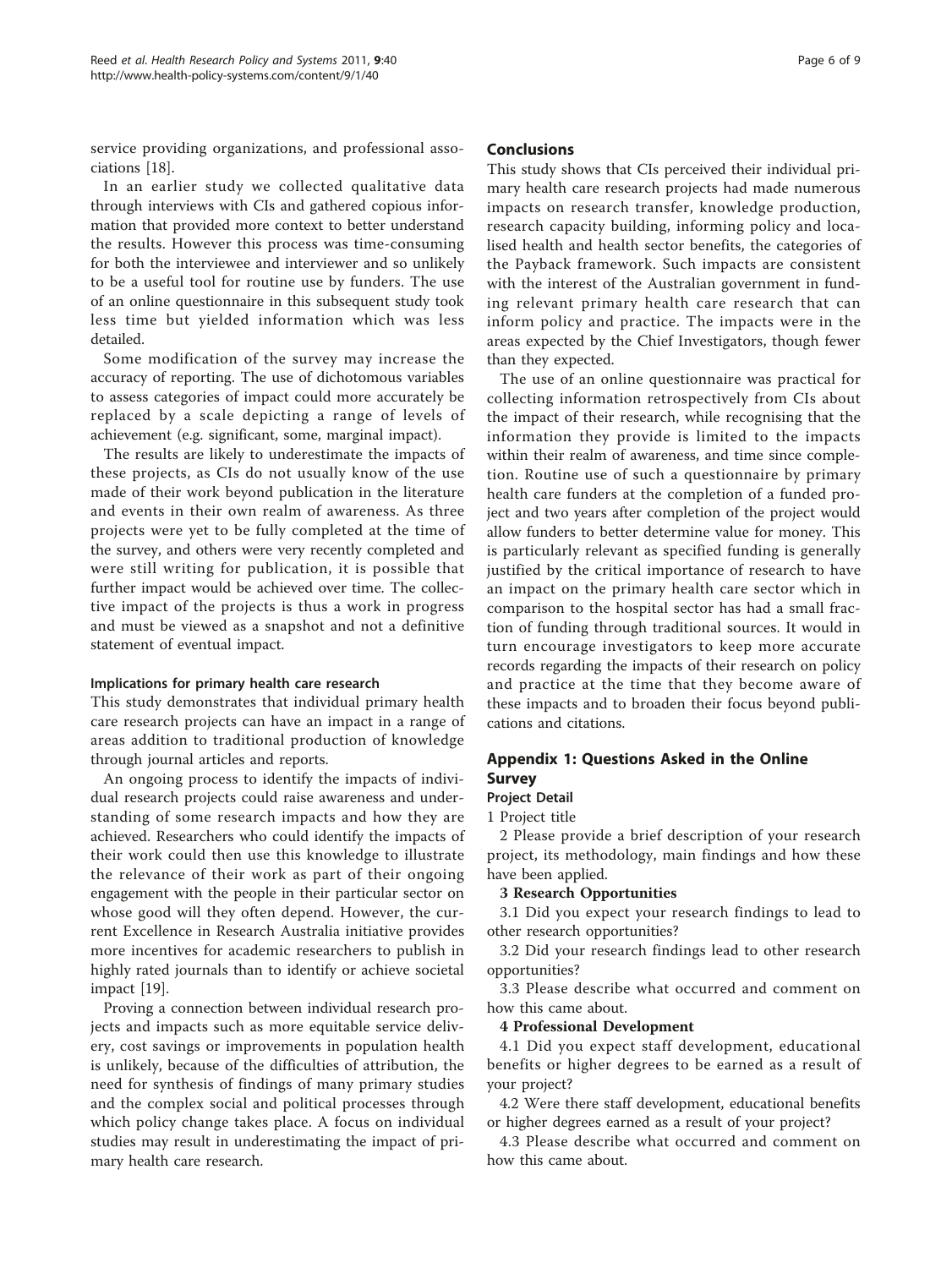# 5 State or Australian Government Policy Making

5.1 Did you intend your research findings to provide information relevant to State or Australian Government policy making?

5.2 Did your research findings provide information relevant to State or Australian Government policy making?

5.3 Please describe what occurred and comment on how this came about.

5.4 Did you intend your research findings to influence State or Australian Government policy making?

5.5 Did your the research findings influence State or Australian Government policy making?

5.6 Please describe what occurred and comment on how this came about.

# 6 Organisational, Local, Regional Level Decision Making

6.1 Did you intend your research findings to provide information relevant to organisational, local or regional level decision making?

6.2 Did your research findings provide information relevant to organisational, local or regional level decision making?

6.3 Please describe what occurred and comment on how this came about.

6.4 Did you intend your research to influence organisational, local or regional level decision making?

6.5 Did your research findings influence organisational, local or regional level decision making?

6.6 Please describe what occurred and comment on how this came about.

# 7 Education Curricula or Training Policies

7.1 Did you expect your research findings to influence education curricula or training policies?

7.2 Did your research findings influence education curricula or training policies?

7.3 Please describe what occurred and comment on how this came about.

7.4 Did you expect your research findings to be included in practice guidelines or in a systematic review?

7.5 Were your research findings included in practice guidelines or in a systematic review?

7.6 Please tell us which one (s).

# 8 Clinical Practice

8.1 Did you expect your research findings to be used in clinical practice?

8.2 Were your research findings used in clinical practice?

8.3 Please describe what occurred and comment on how this came about.

#### 9 Service Delivery

9.1 Did you expect your research findings to lead to improvements in the process of service delivery?

9.2 Did your research findings lead to improvements in process of service delivery?

9.3 Please describe what occurred and comment on how this came about.

### 10 Service Improvement

10.1 Did you expect your research findings to lead to more equitable allocation of resources, better targeting of services or improved access to services?

10.2 Did your research findings lead to more equitable allocation of resources, better targeting of services or improved access to services?

10.3 Please describe what occurred and comment on how this came about.

# 11 Cost Reduction

11.1 Did you expect your research findings to lead to cost reduction in the delivery of existing services?

11.2 Did your research findings lead to cost reduction in the delivery of existing services?

11.3 Please describe what occurred and comment on how this came about.

# 12 Health Outcomes

12.1 Did you expect your research findings to lead to improved health outcomes for individuals or groups?

12.2 Did your research findings lead to improved health outcomes for individuals or groups?

12.3 Please describe what occurred and comment on how this came about.

#### 13 Better Health at a Population Level

13.1 Did you expect your research findings to contribute to better health at a population level?

13.2 Did your research findings contribute to better health at a population level?

13.3 Please describe what occurred and comment on how this came about.

#### 14 Intellectual Property Rights

14.1 Did you expect there to be any revenues gained from intellectual property rights?

14.2 Were there any revenues gained from intellectual property rights?

14.3 Please describe what occurred and comment on how this came about.

#### 15 Product Development

15.1 Did you expect your research findings to inform product development?

15.2 Did your research findings inform product development?

15.3 Please describe what occurred and comment on how this came about.

#### 16 Economic Benefits

16.1 Did you expect any other economic benefits?

16.2 Were there any other economic benefits?

16.3 Please describe what occurred and comment on how this came about.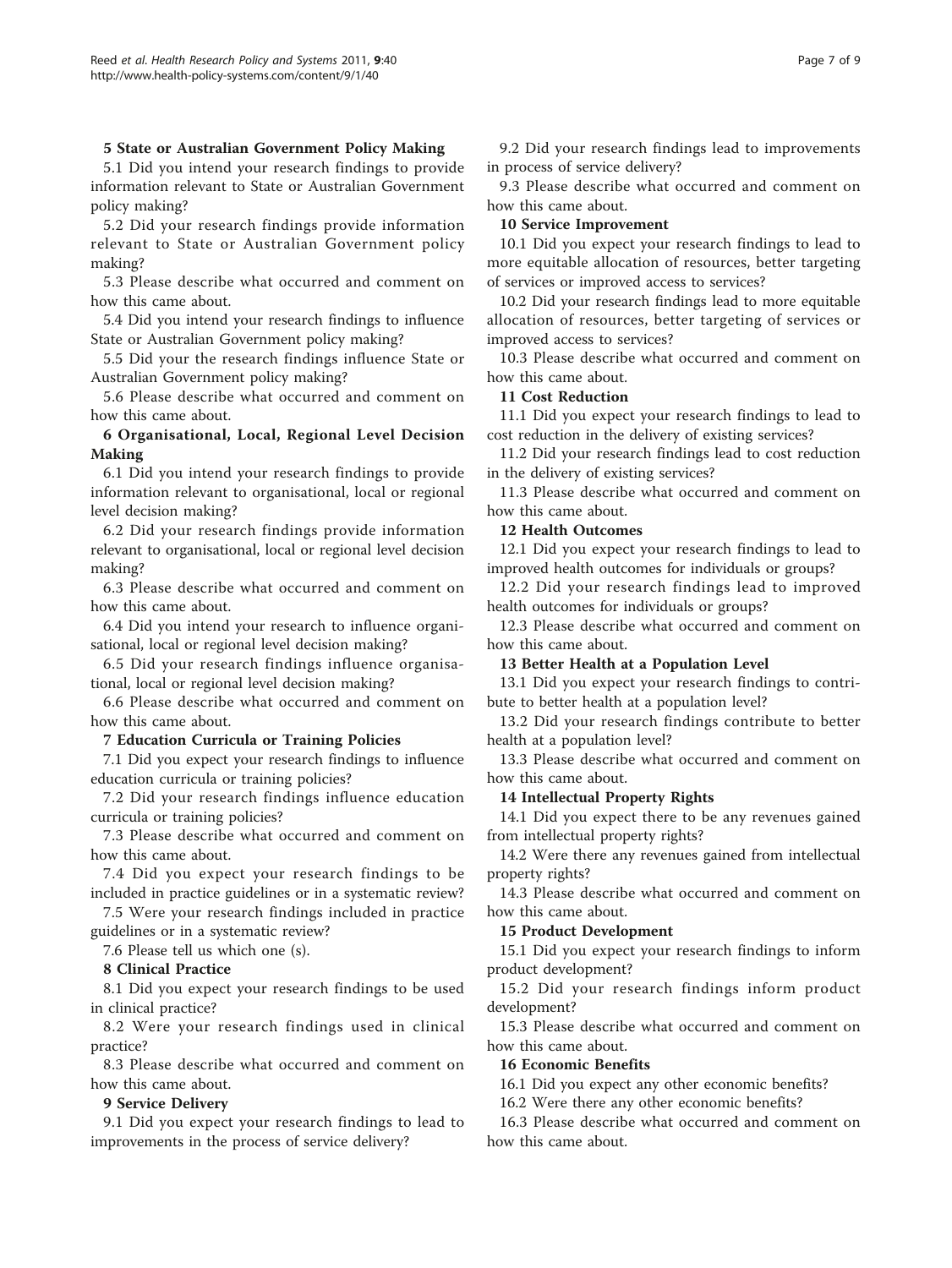# 17 Other Social, Environmental, Economic or Cultural Benefits

17.1 Did you expect your research findings to lead to any other social, environmental, economic or cultural benefits?

17.2 Were there any other social, environmental, economic or cultural benefits?

17.3 Please describe what occurred and comment on how this came about.

# 18 Research Transfer

18.1 Did you expect your project to lead to enhanced relationships for research transfer to potential users (eg. policy makers, organisational decision makers, practitioners and consumers)?

18.2 Did your project lead to enhanced relationships for research transfer to potential users (eg. policy makers, organisational decision makers, practitioners and consumers)?

18.3 Please describe what occurred and comment on how this came about.

# 19 University Engagement

19.1 Did you expect your research findings or processes to lead to improved university engagement with the community and the health care sector?

19.2 Did your research findings or processes lead to improved university engagement with the community and the health care sector?

19.3 Please describe what occurred and comment on how this came about.

#### 20 Unfavourable Circumstances

20.1 Were there any circumstances which were not favourable for the use of your research findings?

20.2 Please describe what occurred and comment on how this came about.

# 21 Engagement with Potential Users

Did you involve potential users of your research in

21.1 clarifying project aims?

21.2 designing or refining methods?

21.3 interpretation of findings?

21.4 disseminating findings?

21.5 How successful was the involvement of your potential users in achieving use of your research findings?

# 22 Pathways to Use

22.1 How important were your professional networks in achieving use of your research findings?

22.2 A person of influence (possibly yourself) may be instrumental in bringing your research findings to a decision making forum. How important was the involvement of a person of influence in achieving use of your research findings?

22.3 How important were chance encounters or serendipitous events in achieving use of your research findings?

22.4 Were there any other activities, events, organisations or processes that facilitated the use of your research findings?

22.5 Please describe what occurred and comment on how this came about.

### 23 Peer Reviewed Publications

23.1 How many peer reviewed publications resulted from your project?

23.2 Please list peer reviewed publications from your project in this box.

23.3 To your knowledge have the peer reviewed publications been influential in achieving use of your research findings?

### 24 Conference Presentations

24.1 How many conference presentations were made by team members in order to raise awareness of your project, your methods or to disseminate your research findings?

24.2 Please list conference presentations in this box.

24.3 To your knowledge were these conference presentations influential in achieving use of your research findings?

### 25 Other Presentations

25.1 How many other presentations were made by team members to policy makers, practitioners and decision makers to raise awareness of your project, your methods or to disseminate your research findings?

25.2 To your knowledge were these presentations influential in achieving use of your research findings?

#### 26 Media Releases

26.1 How many media releases were made about the project?

26.2 To your knowledge were these media releases influential in achieving use of your research findings?

#### 27 Newsletter Articles

27.1 How many newsletter articles resulted from your project?

27.2 To your knowledge were these newsletter articles influential in achieving use of your research findings?

#### 28 Other Media

28.1 How many media stories, appearances or interviews were there about your project?

28.2 To your knowledge were these media events influential in achieving use of your research findings?

#### 29 Final Report

29.1 Was there a final report publicly available?

29.2 To your knowledge was your report influential in achieving use of your research findings?

#### 30 Project Website

30.1 Was your project featured on a website/webpage? 30.2 To your knowledge was this website or webpage influential in achieving use of your research findings?

31 Publications or resources